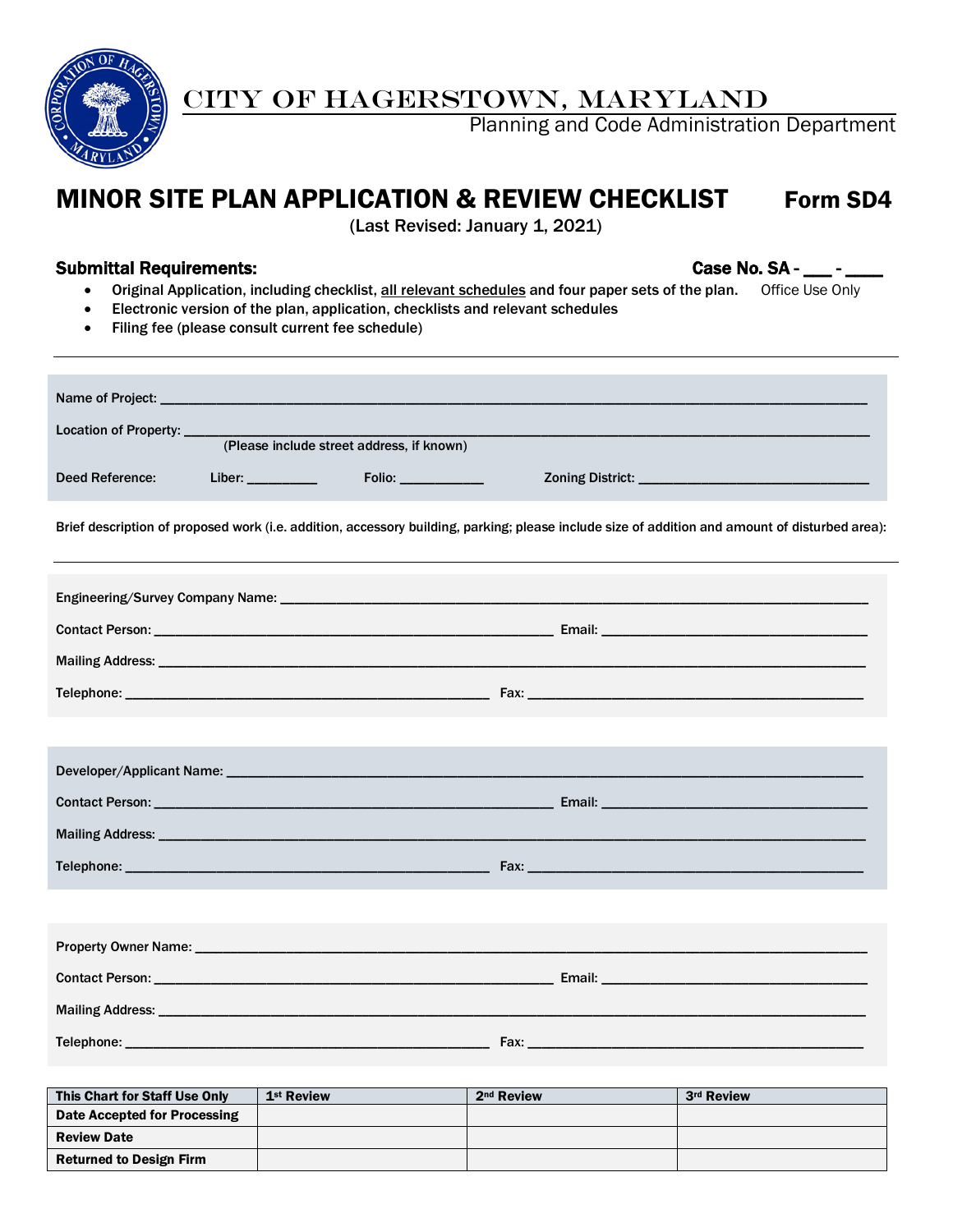Related Planning File References (Site Plans, Preliminary/Development Plans for Subdivisions, BZA Cases, HDC Cases). Please provide the file number(s) for any prior City reviews for this property. If none, state so:

|                               | ZM (Rezoning): |
|-------------------------------|----------------|
|                               |                |
|                               |                |
| <b>SA (Minor Site Plans):</b> |                |

Instructions to Engineer/Surveyor: In the column marked "Engineer/Surveyor," identify each page which the required item appears on the plan. For items that appear on each page of the plan, use "All." If the item is not applicable, address as not applicable in a note on the plan and reference the page of the plan on which the note appears in the column below. PCAD = Planning and Code Administration Department.

| <b>LMC</b><br><b>Section</b> | <b>Ordinance Requirements</b>                                                                                                                                                                                                                                                                                                                                                                                                                                                                                              | Engineer/<br><b>Surveyor</b> | 1st Review | 2 <sup>nd</sup> Review | <b>Review Key</b><br>$\checkmark$ = 0K<br>$0 = Incomplete$<br>$N/A =$ Not Applicable |
|------------------------------|----------------------------------------------------------------------------------------------------------------------------------------------------------------------------------------------------------------------------------------------------------------------------------------------------------------------------------------------------------------------------------------------------------------------------------------------------------------------------------------------------------------------------|------------------------------|------------|------------------------|--------------------------------------------------------------------------------------|
|                              | <b>PLAN DATA REQUIREMENTS</b>                                                                                                                                                                                                                                                                                                                                                                                                                                                                                              |                              |            |                        |                                                                                      |
|                              | Sketch Plan Approval by Planning Commission                                                                                                                                                                                                                                                                                                                                                                                                                                                                                |                              |            |                        | Date:                                                                                |
|                              | Numeric E-911 assigned address                                                                                                                                                                                                                                                                                                                                                                                                                                                                                             |                              |            |                        | Obtain before submitting.                                                            |
| 5.F.1.                       | Scale: $1" = 10'$                                                                                                                                                                                                                                                                                                                                                                                                                                                                                                          |                              |            |                        |                                                                                      |
| 5.F.1.                       | Each sheet shall be numbered and shall show its relationship to<br>the total number of sheets.                                                                                                                                                                                                                                                                                                                                                                                                                             |                              |            |                        |                                                                                      |
| 5.F.1                        | Boundary of project shown as follows: --------- -                                                                                                                                                                                                                                                                                                                                                                                                                                                                          |                              |            |                        |                                                                                      |
| 5.F.1                        | Legend clearly indicating which features are existing and which<br>are proposed.                                                                                                                                                                                                                                                                                                                                                                                                                                           |                              |            |                        |                                                                                      |
| 5.F.1.                       | Dimensions shall be in feet and decimal parts thereof.                                                                                                                                                                                                                                                                                                                                                                                                                                                                     |                              |            |                        |                                                                                      |
| 5.F.1.                       | County Tax Map and Parcel Number.                                                                                                                                                                                                                                                                                                                                                                                                                                                                                          |                              |            |                        |                                                                                      |
| 5.F.1.                       | Date of drawing, revision schedule, election dist. & north arrow.                                                                                                                                                                                                                                                                                                                                                                                                                                                          |                              |            |                        |                                                                                      |
| 5.F.1                        | 100-year floodplain limits and approximate location of wetlands,<br>if any, or provide note that no floodplain exists.                                                                                                                                                                                                                                                                                                                                                                                                     |                              |            |                        |                                                                                      |
| 5.F.1.                       | Show and label City/County boundary line if appropriate.                                                                                                                                                                                                                                                                                                                                                                                                                                                                   |                              |            |                        |                                                                                      |
| 5.F.1.                       | Calculations showing the development complies with the parking<br>requirements of the Zoning Ordinance.                                                                                                                                                                                                                                                                                                                                                                                                                    |                              |            |                        |                                                                                      |
| 5.F.1.                       | A notation identifying the zoning district, including any overlays.                                                                                                                                                                                                                                                                                                                                                                                                                                                        |                              |            |                        |                                                                                      |
| 5.F.1                        | City Unique ID Number and property owner name and address,                                                                                                                                                                                                                                                                                                                                                                                                                                                                 |                              |            |                        |                                                                                      |
| 5.F.1                        | Area of property and all existing and proposed buildings.                                                                                                                                                                                                                                                                                                                                                                                                                                                                  |                              |            |                        |                                                                                      |
| 5.F.1                        | Developer Name and Address (if different from owner).                                                                                                                                                                                                                                                                                                                                                                                                                                                                      |                              |            |                        |                                                                                      |
| 5.F.1.                       | Certificate signed and sealed by a registered land surveyor or<br>registered engineer, responsible for developing the plan.                                                                                                                                                                                                                                                                                                                                                                                                |                              |            |                        | See end of Article 5 for<br>required text.                                           |
| 5.F.1                        | Owner's certifications and statements. See last section of Article<br>5 for required text.                                                                                                                                                                                                                                                                                                                                                                                                                                 |                              |            |                        |                                                                                      |
| 5.F.1                        | A boundary survey or survey of record of the property to be<br>subdivided, and all remaining lands, including map book and<br>page reference, locating and identifying adjacent or abutting<br>streets (existing or platted), subdivisions, un-subdivided parcels,<br>easements, water areas, and the like, and all visible monuments,<br>showing all courses, distances, and area, and tie-ins to all<br>adjacent street intersections. At a minimum, show the entire<br>parent tract or original parcel on an index map. |                              |            |                        |                                                                                      |
| 5.F.1.                       | Utilities on and adjacent to the tract: location, size and invert<br>elevation of existing sanitary sewerage facilities and storm drains;<br>location and size of water mains; location of fire hydrants, utility<br>lines and street lights (within work area).                                                                                                                                                                                                                                                           |                              |            |                        | For work area.                                                                       |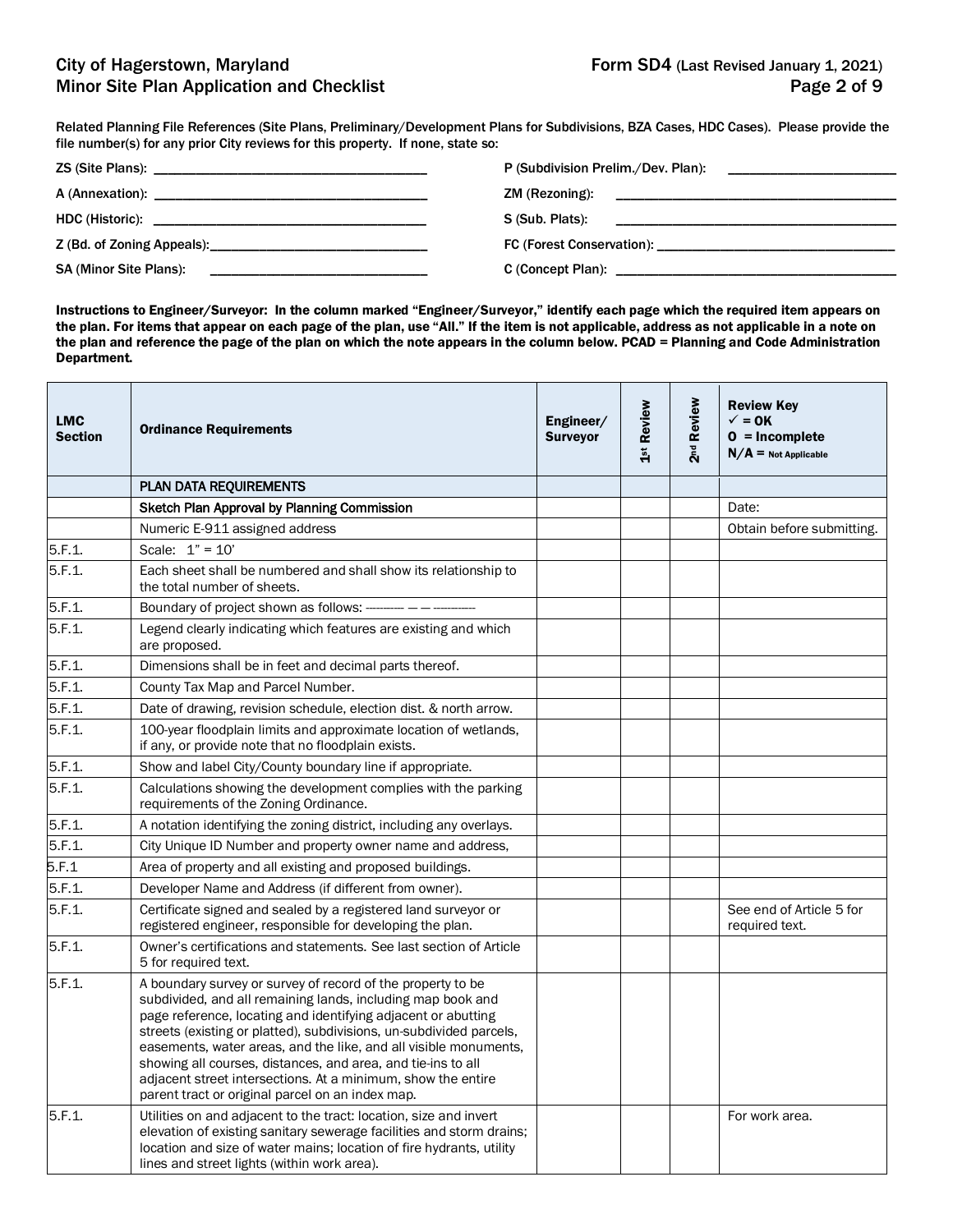#### City of Hagerstown, Maryland **Form SD4** (Last Revised January 1, 2021) Minor Site Plan Application and Checklist **Page 3 of 9** and  $P$  and  $P$  and  $P$  and  $P$  and  $P$  and  $P$  and  $P$  and  $P$  and  $P$  and  $P$  and  $P$  and  $P$  and  $P$  and  $P$  and  $P$  and  $P$  and  $P$  and  $P$  and  $P$  and  $P$  and  $P$

| <b>LMC</b><br><b>Section</b> | <b>Ordinance Requirements</b>                                                                                                                                                                                                                                                                                                                                                                                                                                                           | Engineer/<br><b>Surveyor</b> | 1st<br>Review | 2 <sup>nd</sup><br>Review | <b>Review Key</b><br>$\checkmark$ = 0K<br>$0 = Incomplete$<br>$N/A$ = Not Applicable |
|------------------------------|-----------------------------------------------------------------------------------------------------------------------------------------------------------------------------------------------------------------------------------------------------------------------------------------------------------------------------------------------------------------------------------------------------------------------------------------------------------------------------------------|------------------------------|---------------|---------------------------|--------------------------------------------------------------------------------------|
| 5.F.1. and<br>Article 4      | Building setback and build-to lines expressed lineally and in chart<br>form all frontages, front setbacks, side and rear setbacks,<br>accessory structure setbacks and setbacks from residential or<br>lesser intense uses and districts. All public street frontages are<br>front setbacks.                                                                                                                                                                                            |                              |               |                           |                                                                                      |
| 5.F.1.                       | Notation explaining all associated planning and zoning files (BZA,<br>FC, NCU, annexation, HDC, past subdivisions or site plans) AND<br>ANY RELEVANT CONDITIONS OF APPROVAL ATTACHED THERETO.                                                                                                                                                                                                                                                                                           |                              |               |                           |                                                                                      |
| 5.F.1                        | Note stating that for work along street rights of way, developer is<br>responsible to obtain a Roadside Tree Permit from MD DNR.                                                                                                                                                                                                                                                                                                                                                        |                              |               |                           |                                                                                      |
| 5.F.1                        | Identification, including plan and profiles of all utilities proposed<br>within the development, including the location, grade, and size of<br>storm drains, catch basins, drainage ways and channels, sanitary<br>sewerage facilities, pumping stations, water mains, street lights,<br>fire hydrants, and other required public facilities and<br>improvements.                                                                                                                       |                              |               |                           | Within work area.                                                                    |
| 5.F.1.                       | Location of all existing and proposed buildings, lighting, fencing,<br>structures, parking facilities and other improvements, and means<br>of trash collection. Include a scale dimension from the property<br>lines to proposed buildings. All parking facilities shall be designed<br>in accordance with Article 5, Section I.4.                                                                                                                                                      |                              |               |                           | Within work area.                                                                    |
| 5.F.1.                       | If alterations are to be made to existing buildings structures or<br>other improvements, dotted lines to show features or locations to<br>be abandoned and solid lines to show proposed features.                                                                                                                                                                                                                                                                                       |                              |               |                           | Within work area.                                                                    |
| Fire Dept.                   | The following statement and supporting bullet points shall be<br>shown on the plan:<br>Construction occurring on this site shall comply with NFPA 241,<br>Standard for Safeguarding Construction, Alteration, and<br>Demolition Operations, and Chapter 16 of NFPA 1, Fire Code.<br>• No open air burning is permitted.<br>• A permit is required from the Hagerstown Fire Marshal to<br>perform blasting operations.<br>• Fire Department access shall be maintained to all buildings. |                              |               |                           |                                                                                      |
| 5.H.1                        | Do all public streets adjacent to the subject property meet current<br>right of way width requirements? If not, right of way dedication,<br>with associated plats, may be required for site plan approval.                                                                                                                                                                                                                                                                              |                              |               |                           |                                                                                      |
| 5.H.2                        | Is the property bisected by or otherwise impacted by a compre-<br>hensive plan planned street (see Map 5-3)? The developer may<br>be required to incorporate the design of the street into their plan,<br>build the street to City standards, and dedicate it to the City.                                                                                                                                                                                                              |                              |               |                           |                                                                                      |
|                              | DEVELOPMENT, DESIGN AND PERFORMANCE STANDARDS<br>Construction of new buildings, including reuse or modification or<br>renovation of an existing building or buildings and site<br>improvements shall comply with the following:                                                                                                                                                                                                                                                         |                              |               |                           |                                                                                      |
| 5.I.4.h                      | All parking spaces and drive aisle conform to the dimensional<br>requirements of this sub-section.                                                                                                                                                                                                                                                                                                                                                                                      |                              |               |                           |                                                                                      |
| 5.1.6.b.(1)                  | Principal use building(s) shall be oriented toward and located<br>near the primary public street for the purpose of reducing the<br>visual impact of an expansive parking area between the building<br>and public streets. (see next page)<br>Required in RH, RO, N-MU, CC-MU, CL, CG, CR, POM, INST and<br>PUD zoning districts                                                                                                                                                        |                              |               |                           | For new work to the<br>degree existing<br>conditions allow.                          |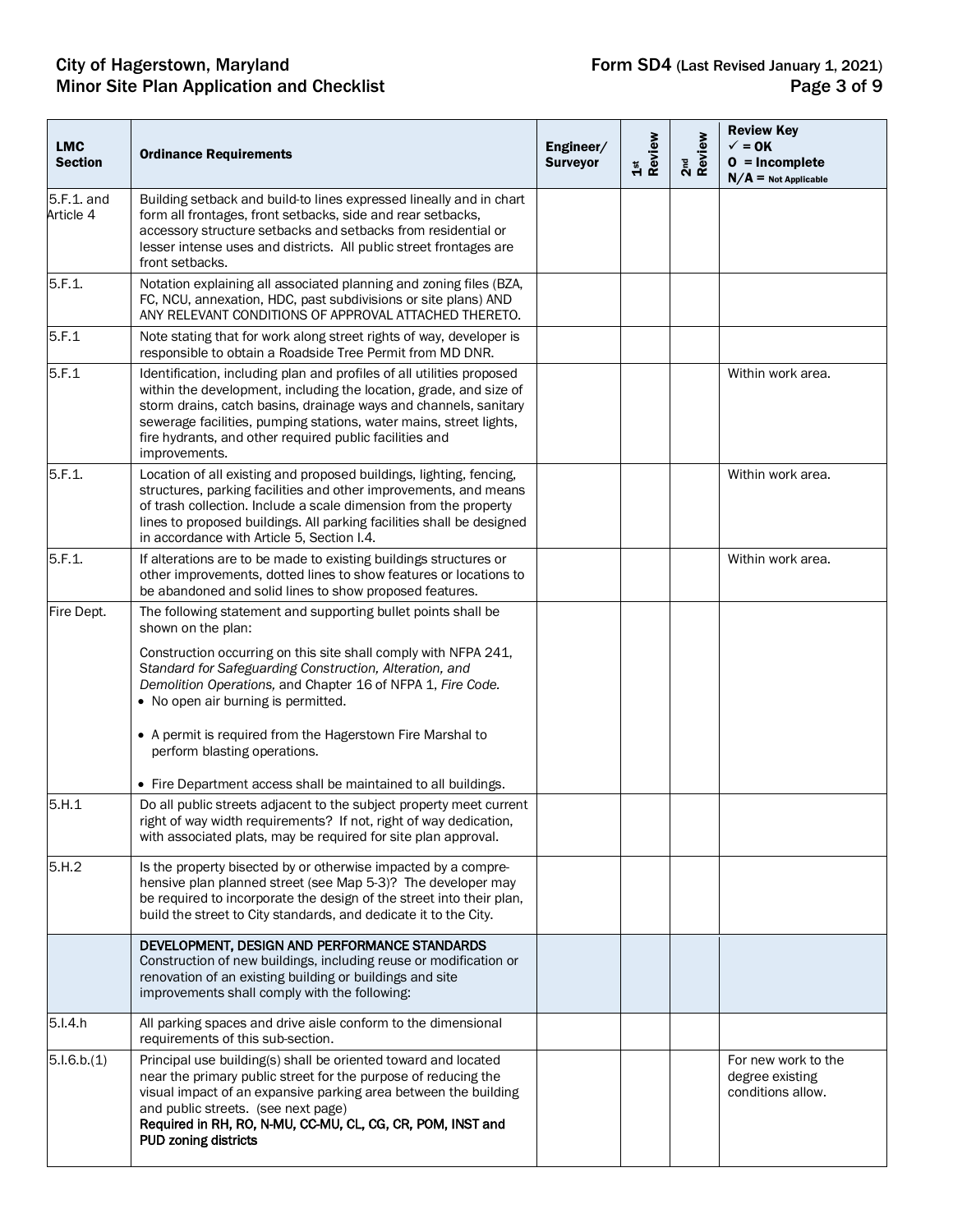#### City of Hagerstown, Maryland **Form SD4** (Last Revised January 1, 2021) Minor Site Plan Application and Checklist **Page 4 of 9** All 2008 and Checklist Page 4 of 9

| <b>LMC</b><br><b>Section</b> | <b>Ordinance Requirements</b>                                                                                                                                                                                                                                                                                                                                                                                                                                                                                                                                                                                                                                                                                                                             | Engineer/<br><b>Surveyor</b> | 1st<br>Review | 2 <sup>nd</sup><br>Review | <b>Review Key</b><br>$\checkmark$ = 0K<br>$0 = Incomplete$<br>$N/A$ = Not Applicable            |
|------------------------------|-----------------------------------------------------------------------------------------------------------------------------------------------------------------------------------------------------------------------------------------------------------------------------------------------------------------------------------------------------------------------------------------------------------------------------------------------------------------------------------------------------------------------------------------------------------------------------------------------------------------------------------------------------------------------------------------------------------------------------------------------------------|------------------------------|---------------|---------------------------|-------------------------------------------------------------------------------------------------|
| 5.1.6.b.(2)                  | It is preferred that off-street parking spaces be located towards<br>the sides and rear of the lot, behind any buildings and structures.<br>Required in RH, RO, N-MU, CC-MU, CL, CG, CR, POM, INST and<br><b>PUD zoning districts</b>                                                                                                                                                                                                                                                                                                                                                                                                                                                                                                                     |                              |               |                           | For new work to the<br>degree existing<br>conditions will allow.                                |
| 5.1.6.b.(3)                  | Projects containing groups of buildings shall incorporate amenity<br>areas into the site design. Amenity areas include, but are not<br>limited to, public plazas, courtyards, squares or small parks on<br>the site. Design elements to be included in the amenity areas are<br>seating walls, benches, outdoor dining/gathering areas,<br>decorative fountains or water features, clock towers and/or<br>garden areas. Since the purpose of these amenity areas is to<br>serve as pocket recreational areas and to help foster a sense of<br>community, additional elements shall be considered, if the<br>applicant shows the design meets the intent of this section.<br>Required in RH, RO, N-MU, CC-MU, CL, CG, CR, POM and INST<br>zoning districts |                              |               |                           | Will not be applicable or<br>practical in most cases<br>that require only a minor<br>site plan. |
| 5.1.6.b(4)(a)                | The facade of a building shall present a public view to the street<br>or pedestrian corridor. For large buildings, modulation shall be<br>incorporated in building designs to reduce overall bulk and mass,<br>with planes of exterior walls not running in one continuous<br>direction more than one-hundred (100) feet without an offset or<br>setback. All rooftop equipment shall be shielded so that it is full<br>screened from public view. Required in RH, RO, N-MU, CC-MU, CL,<br>CG, CR, POM, INST, and PUD zoning districts                                                                                                                                                                                                                    |                              |               |                           | For new work to the<br>degree existing<br>conditions will allow.                                |
| 5.1.6.b(4)(b)                | The commercial building or shopping center (including buildings<br>located on out lots) shall be constructed of high-quality natural<br>materials finished in low reflectance, earth tone colors and<br>finishes. Materials may include brick, wood, stone, tinted textured<br>concrete masonry units, architectural concrete block or other<br>material approved by the Planning Commission. Required in CG,<br>CR, POM and INST zoning districts                                                                                                                                                                                                                                                                                                        |                              |               |                           | For new work to the<br>degree existing<br>conditions will allow.                                |
| 5.1.6.b(4)(d)                | Newly constructed multi-occupant commercial, institutional, and<br>mixed-use buildings shall contain storefronts when located in the<br>CC-MU zoning district. CC-MU zoning district only                                                                                                                                                                                                                                                                                                                                                                                                                                                                                                                                                                 |                              |               |                           | For new work to the<br>degree existing<br>conditions will allow.                                |
| 5.1.6.b(4)(e)                | Trash receptacle enclosures shall be architecturally compatible<br>with the building(s) on site and constructed of the same building<br>material. Non-enclosed areas for storage of pallets, recycling,<br>temporary seasonal merchandise shall be permanently defined<br>and screened with walls and/or fences and/or heavy evergreen<br>landscaping consistent with materials and landscaping used<br>throughout the project. Required in RH, RO, N-MU, CC-MU, CG,<br>CR, POM, INST and PUD zoning districts                                                                                                                                                                                                                                            |                              |               |                           |                                                                                                 |
| 5.1.6.b.(5)                  | Loading docks, truck parking, outdoor storage, utility meters,<br>HVAC equipment, and other service functions shall be<br>incorporated into the overall design of the building and<br>landscaped. See text for more detail. Required in RH, RO, N-MU,<br>CC-MU, CL, CG, CR, POM, INST and PUD zoning districts                                                                                                                                                                                                                                                                                                                                                                                                                                            |                              |               |                           | For new work to the<br>degree existing<br>conditions will allow.                                |
| 5.1.6.b.(7)                  | For businesses that involve the temporary storage of unregistered<br>or damaged vehicles, an area shall be designated for such<br>storage and screened from surrounding properties in a manner<br>acceptable to the Planning Commission. This provision shall not<br>apply to the storage and display of for-sale or rent motor vehicles.<br>Required in CL, CG, and CR zoning districts                                                                                                                                                                                                                                                                                                                                                                  |                              |               |                           |                                                                                                 |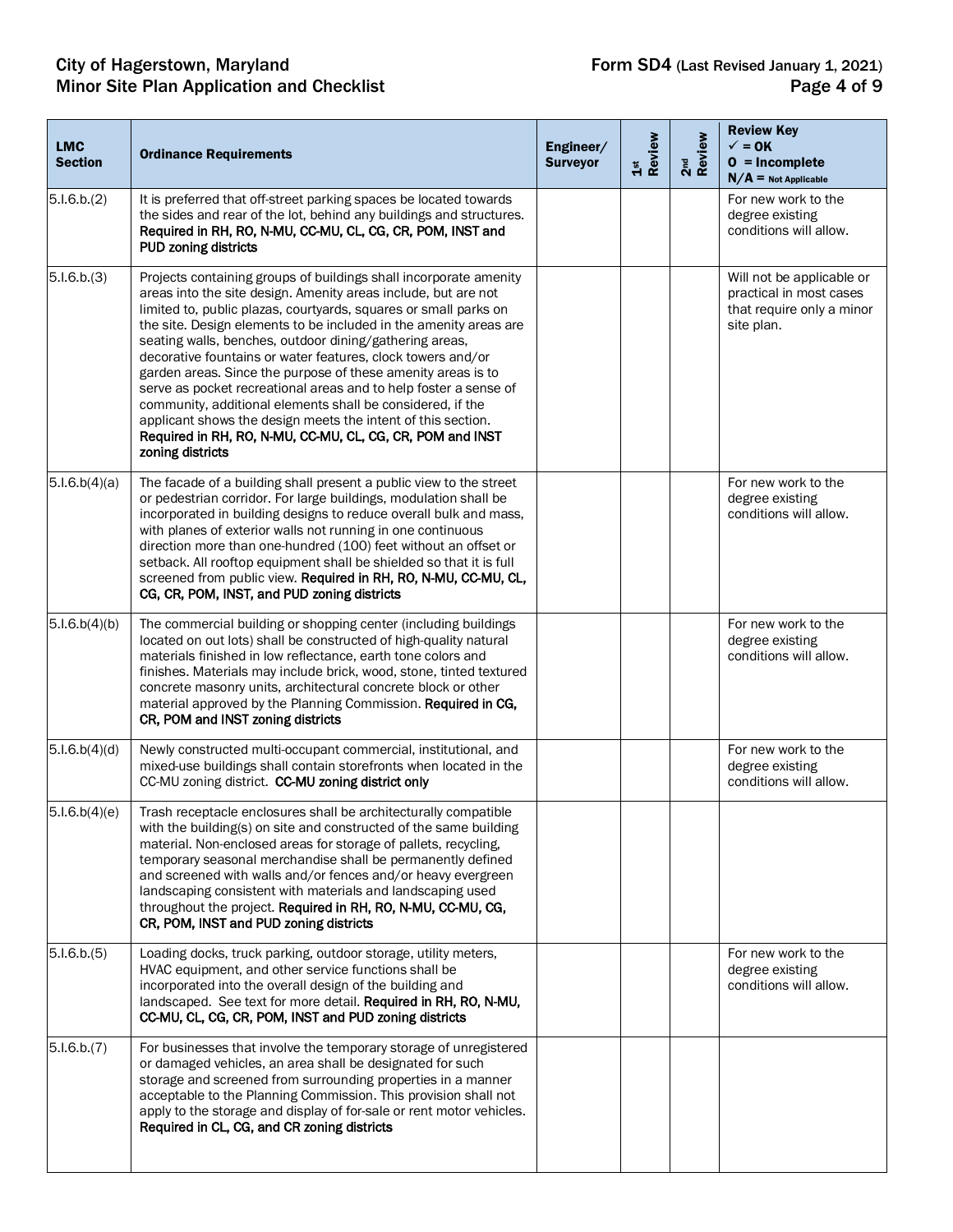#### City of Hagerstown, Maryland **Form SD4** (Last Revised January 1, 2021) Minor Site Plan Application and Checklist **Page 5 of 9** and  $P$  and  $P$  and  $P$  and  $P$  and  $P$  and  $P$  and  $P$  and  $P$  and  $P$  and  $P$  and  $P$  and  $P$  and  $P$  and  $P$  and  $P$  and  $P$  and  $P$  and  $P$  and  $P$  and  $P$  and  $P$

| <b>LMC</b><br><b>Section</b>     | <b>Ordinance Requirements</b>                                                                                                                                                                                                                                                                                                                                                         | Engineer/<br><b>Surveyor</b> | Review<br>$\frac{5}{15}$ | 2 <sup>nd</sup><br>Review | <b>Review Key</b><br>$\checkmark$ = 0K<br>$0 = Incomplete$<br>$N/A$ = Not Applicable |
|----------------------------------|---------------------------------------------------------------------------------------------------------------------------------------------------------------------------------------------------------------------------------------------------------------------------------------------------------------------------------------------------------------------------------------|------------------------------|--------------------------|---------------------------|--------------------------------------------------------------------------------------|
| 5.1.6.b.(8)                      | Destination Retail Uses are subject to design requirements. See<br>Schedule D for design requirements for these uses.                                                                                                                                                                                                                                                                 |                              |                          |                           | Attach Schedule D.                                                                   |
| 5.1.10                           | Development standards for I-MU developments.                                                                                                                                                                                                                                                                                                                                          |                              |                          |                           | Attach Schedule I.                                                                   |
| 5.I.14                           | Development designed in accordance with CPTED standards,<br>items a. through f. Provide narrative in notes explaining<br>compliance.                                                                                                                                                                                                                                                  |                              |                          |                           | See Article 5, Section<br>1.14                                                       |
|                                  | <b>OUTSIDE STORAGE</b>                                                                                                                                                                                                                                                                                                                                                                |                              |                          |                           |                                                                                      |
| 5.I.13 and<br>4.K.17             | All outdoor storage of inventory, merchandise and supplies be<br>located at least 10 feet from adjacent property lines and street<br>rights of way, and buffered in accordance with the provisions of<br>the section pertaining to the buffering of parking areas.                                                                                                                    |                              |                          |                           |                                                                                      |
|                                  | LANDSCAPING PLAN AND PARKING AREA REQUIREMENTS                                                                                                                                                                                                                                                                                                                                        |                              |                          |                           |                                                                                      |
| 5.1                              | Applies to any development or redevelopment proposal requiring<br>approval by the Planning Commission (or by staff in the case of<br>administrative approvals). A landscaping plan is required as part<br>of the development plan or site plan. NO EXCEPTIONS. See Form<br>SD-1 Schedule A for checklist of requirements and instructions<br>for alternate plans and waiver requests. |                              |                          |                           | <b>ATTACH SCHEDULE A</b>                                                             |
|                                  | <b>ZONING CONSIDERATIONS</b>                                                                                                                                                                                                                                                                                                                                                          |                              |                          |                           |                                                                                      |
| 4.A.11                           | Some uses have separation requirements between it and other<br>similar or competing uses. Does this use have such a separation<br>requirement? If yes, does it comply with the measurement<br>standards found in Section A.11?                                                                                                                                                        |                              |                          |                           |                                                                                      |
| 4.K.18                           | All new dwelling units must meet minimum area requirements<br>that vary depending on the number of bedrooms provided.<br>Provide note of compliance with this section when plan involves<br>any residential components.                                                                                                                                                               |                              |                          |                           |                                                                                      |
| 4.D.5.i and<br>4.K.3             | No lot in a residential district that does not front a public street<br>will be improved with a dwelling unit or units.                                                                                                                                                                                                                                                               |                              |                          |                           |                                                                                      |
| 4.E.6.b                          | Dwelling units in the CC-MU and N-MU Zoning Districts require<br>certain minimum facilities. Provide note.                                                                                                                                                                                                                                                                            |                              |                          |                           | When applicable.                                                                     |
| 4.E.7                            | New developments in the CC-MU and N-MU Districts are subject<br>to certain mixed-use design standards. Does this proposal<br>comply with those requirements?                                                                                                                                                                                                                          |                              |                          |                           | Attach Schedule H.                                                                   |
| 4.Q                              | Wireless communication facilities are regulated by Article 4,<br>Section O.                                                                                                                                                                                                                                                                                                           |                              |                          |                           | Attach Schedule Q.                                                                   |
| 4.Z (use<br>chart) and<br>others | Certain Uses such as retail and restaurants have size limitations<br>in some districts. Explain and confirm compliance in zoning<br>notes.                                                                                                                                                                                                                                            |                              |                          |                           |                                                                                      |
| 4.Z and<br>4.F.2.b(4)            | Adult entertainment uses are subject to performance standards.                                                                                                                                                                                                                                                                                                                        |                              |                          |                           | Attach Schedule X.                                                                   |
| 4.Z and<br>4.F.2.b(5)            | Developments in the POM District are subject to performance<br>standards.                                                                                                                                                                                                                                                                                                             |                              |                          |                           | Attach Schedule P.                                                                   |
| 4.Z and<br>4.F.2.b(8)            | Introducing an automobile and/or truck sales and/or rental<br>facility is subject to performance standards, even when no<br>improvements are planned or desired. If developing or changing<br>the use of a property to this use, attach Schedule B.                                                                                                                                   |                              |                          |                           | Attach Schedule B.                                                                   |
| 4.Z and<br>4.H.8 and<br>5.I.10   | There are use limitations on retail and service uses and<br>development standards in the I-MU Zoning District.                                                                                                                                                                                                                                                                        |                              |                          |                           | Attach Schedule I.                                                                   |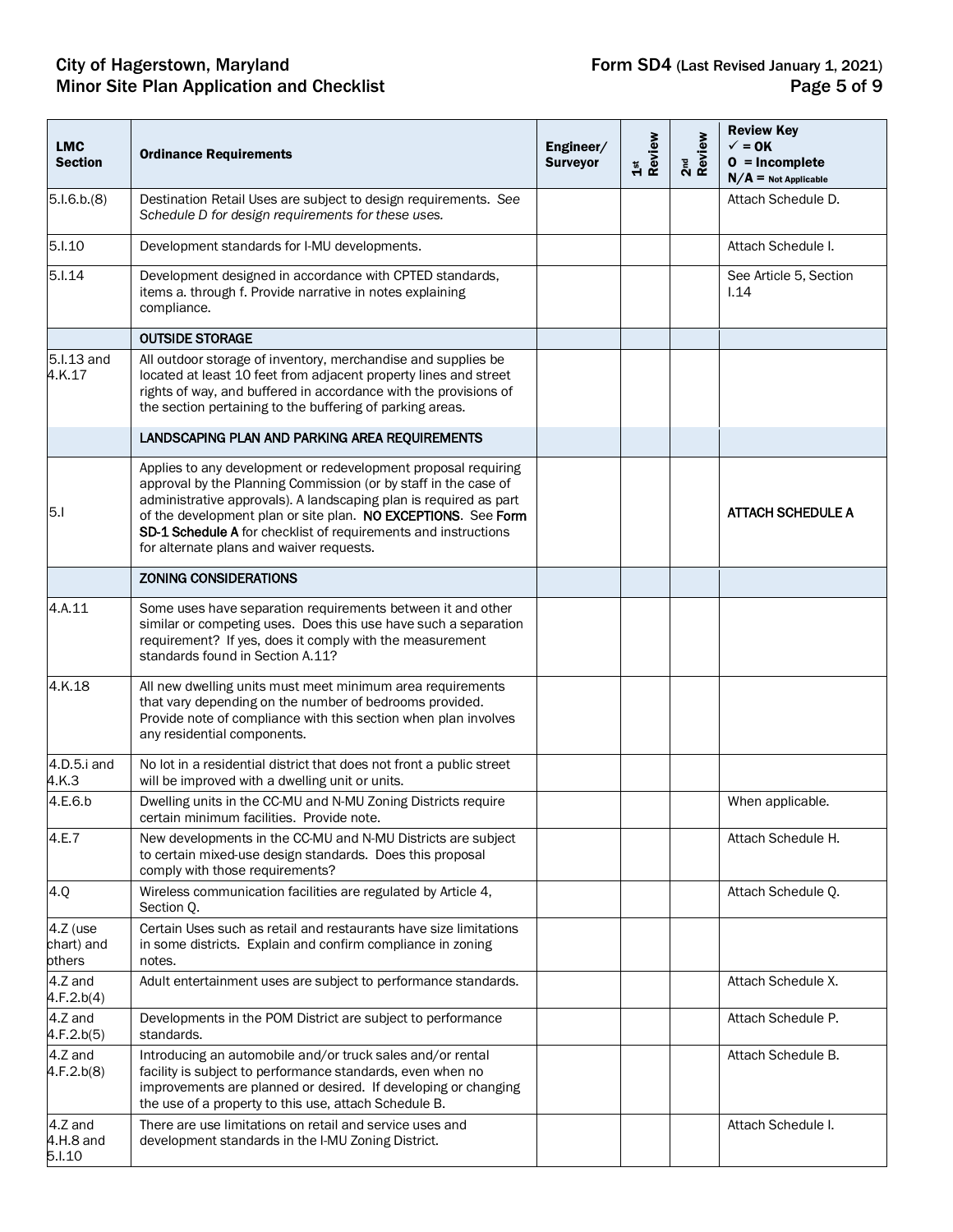#### City of Hagerstown, Maryland **Form SD4** (Last Revised January 1, 2021) Minor Site Plan Application and Checklist **Page 6 of 9** and  $P$  and  $P$  and  $P$  and  $P$  and  $P$  and  $P$  and  $P$  and  $P$  and  $P$  and  $P$  and  $P$  and  $P$  and  $P$  and  $P$  and  $P$  and  $P$  and  $P$  and  $P$  and  $P$  and  $P$  and  $P$

| <b>LMC</b><br><b>Section</b> | <b>Ordinance Requirements</b>                                                                                                                                                                                                                                                                                                                                                                                                                                                                                                                                                                                                                                                                                                                                                                                                                                                                                                                                                                                                                                                                              | Engineer/<br><b>Surveyor</b> | Review<br>$\frac{5}{15}$ | 2 <sup>nd</sup><br>Review | <b>Review Key</b><br>$\checkmark$ = 0K<br>$0 = Incomplete$<br>$N/A$ = Not Applicable |
|------------------------------|------------------------------------------------------------------------------------------------------------------------------------------------------------------------------------------------------------------------------------------------------------------------------------------------------------------------------------------------------------------------------------------------------------------------------------------------------------------------------------------------------------------------------------------------------------------------------------------------------------------------------------------------------------------------------------------------------------------------------------------------------------------------------------------------------------------------------------------------------------------------------------------------------------------------------------------------------------------------------------------------------------------------------------------------------------------------------------------------------------|------------------------------|--------------------------|---------------------------|--------------------------------------------------------------------------------------|
| 4.F.5.c                      | When developing attached fee-simple units in commercial<br>districts, the provisions of this section apply. Ensure they are<br>addressed.                                                                                                                                                                                                                                                                                                                                                                                                                                                                                                                                                                                                                                                                                                                                                                                                                                                                                                                                                                  |                              |                          |                           |                                                                                      |
| 4.H.7                        | All industrial uses are subject to the performance standards in<br>4.H.7. Include a note stating "Industrial uses shall comply with<br>the performance standards of Article 4, Section H.7 as follows:"<br>and enumerate them verbatim from the Ordinance.                                                                                                                                                                                                                                                                                                                                                                                                                                                                                                                                                                                                                                                                                                                                                                                                                                                 |                              |                          |                           | Applies only for industrial<br>uses.                                                 |
| 4.                           | When involving a zoning overlay, does this plan address all<br>performance standards of that overlay and any conditions of<br>approval attached thereto?                                                                                                                                                                                                                                                                                                                                                                                                                                                                                                                                                                                                                                                                                                                                                                                                                                                                                                                                                   |                              |                          |                           |                                                                                      |
| 4.K.8                        | Sales trailers or using a constructed home as a model home<br>and/or sales office are permitted on a temporary basis for<br>marketing units for rent or sale within that development, provided<br>they are shown on the approved site plan or development plan.<br>Otherwise a site plan will be required.                                                                                                                                                                                                                                                                                                                                                                                                                                                                                                                                                                                                                                                                                                                                                                                                 |                              |                          |                           |                                                                                      |
| 4.K.9                        | For properties that will have accommodations for the parking and<br>temporary storage of semi-trailers as part of their business<br>operations, a notation shall be provided, summarizing Article 4,<br>Section K.9.a.                                                                                                                                                                                                                                                                                                                                                                                                                                                                                                                                                                                                                                                                                                                                                                                                                                                                                     |                              |                          |                           | Not required for<br>residential development.                                         |
| 4.K.9.b                      | Design expectations for use of trailers and vehicles for ongoing<br>on-site vending.                                                                                                                                                                                                                                                                                                                                                                                                                                                                                                                                                                                                                                                                                                                                                                                                                                                                                                                                                                                                                       |                              |                          |                           |                                                                                      |
| 4.K.14                       | Note stating that all work shall be completed in a professional<br>and workmanlike manner.                                                                                                                                                                                                                                                                                                                                                                                                                                                                                                                                                                                                                                                                                                                                                                                                                                                                                                                                                                                                                 |                              |                          |                           |                                                                                      |
| 4.K.15                       | Note stating "Tarps, canvas and similar pliable material shall not<br>be used as enclosures for or building materials of buildings or<br>structures. This provision shall not apply to bona fide awnings<br>designed and constructed as such of material intended for use in<br>awnings, or canvas or other pliable materials engineered or<br>professionally designed for such purposes."                                                                                                                                                                                                                                                                                                                                                                                                                                                                                                                                                                                                                                                                                                                 |                              |                          |                           |                                                                                      |
| 4.M.1                        | When the use of property involves a nonconformity, include in the<br>zoning information block an explanation of the confirmation<br>history of the nonconformity.                                                                                                                                                                                                                                                                                                                                                                                                                                                                                                                                                                                                                                                                                                                                                                                                                                                                                                                                          |                              |                          |                           |                                                                                      |
| 4.S.2.d                      | Note stating the following: This site plan shall be void if the<br>required permits are not secured and substantial construction<br>accomplished within three years of the date the site plan is<br>approved. The approval of this site plan shall expire in three<br>years, unless re-approved by the Planning Commission and<br>relevant agencies.                                                                                                                                                                                                                                                                                                                                                                                                                                                                                                                                                                                                                                                                                                                                                       |                              |                          |                           |                                                                                      |
| 4.7                          | Include notation that the use(s) proposed are permitted by right,<br>special exception or approved change or expansion of a legal<br>nonconforming use.                                                                                                                                                                                                                                                                                                                                                                                                                                                                                                                                                                                                                                                                                                                                                                                                                                                                                                                                                    |                              |                          |                           |                                                                                      |
| 4.S.2.c<br>And<br>4.S.1.g    | Note stating: The purpose of a site is to set the final approved<br>development of the site until such later time that new or revised<br>plans are submitted for additions or redevelopment of a site. All<br>improvements, including but not limited to conditions of approval,<br>site configuration, parking space, and landscaping required in<br>accordance with City Ordinances shall be maintained on an<br>ongoing basis. Failure to maintain features and improvements<br>shown on an approved site plan constitutes a violation of the<br>Land Management Code. A zoning certificate (including zoning<br>approval of a building permit) may be revoked by the Zoning<br>Administrator if the recipient of the certificate fails to develop or<br>maintain the property in accordance with the plans submitted,<br>the requirements of this Chapter, the list of permitted uses as<br>found in Article 4, Section Z, an approved site plan, or any other<br>requirement lawfully imposed in connection with the issuance of<br>the zoning certificate or zoning approval of the building permit. |                              |                          |                           |                                                                                      |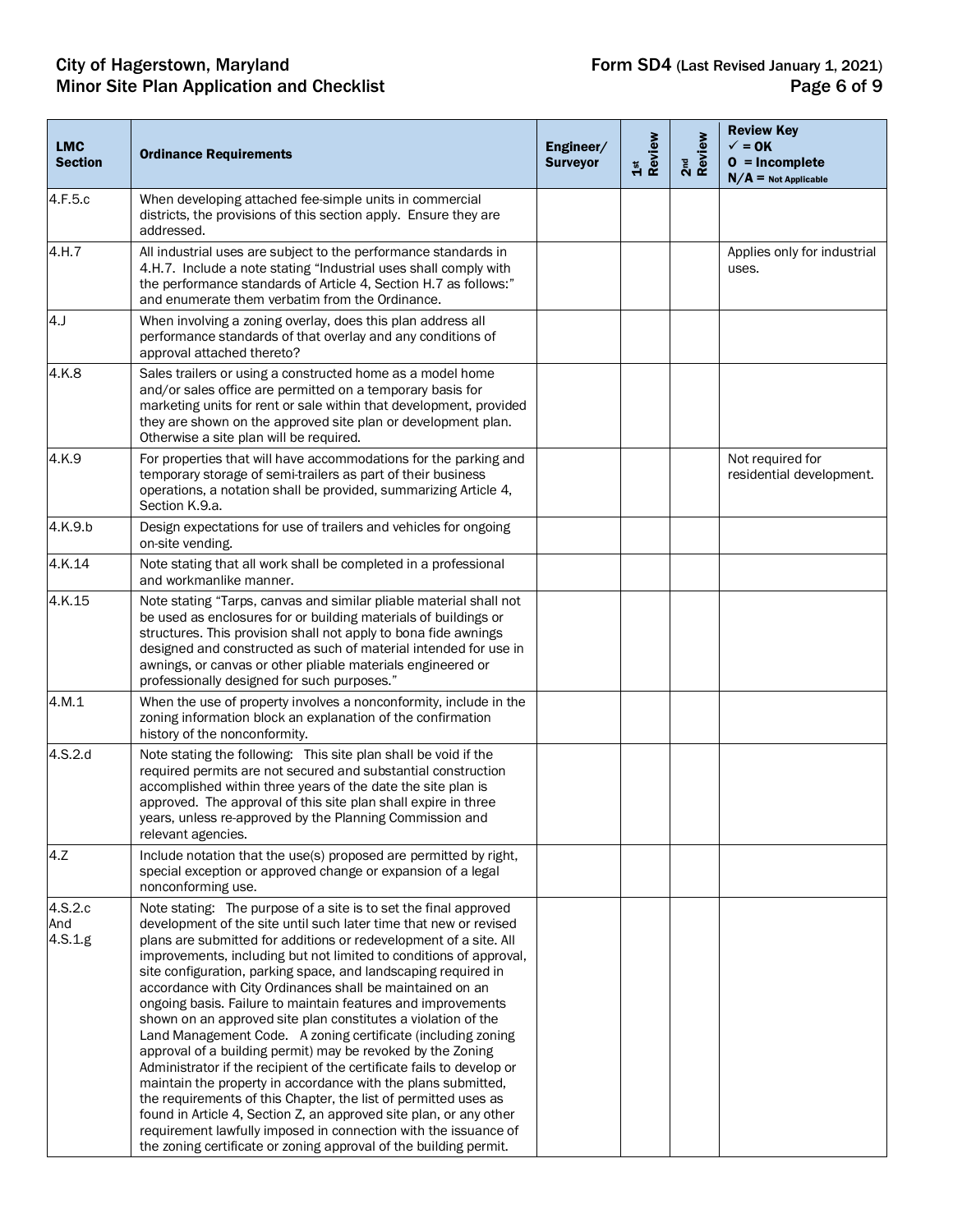#### City of Hagerstown, Maryland **Form SD4** (Last Revised January 1, 2021) Minor Site Plan Application and Checklist **Page 7** of 9

| <b>LMC</b><br><b>Section</b> | <b>Ordinance Requirements</b>                                                                                                                                                                                                                                                                                  | Engineer/<br><b>Surveyor</b> | Review<br>$\frac{5}{4}$ | 2 <sup>nd</sup><br>Review | <b>Review Key</b><br>$\checkmark$ = 0K<br>$0 = Incomplete$<br>$N/A$ = Not Applicable       |
|------------------------------|----------------------------------------------------------------------------------------------------------------------------------------------------------------------------------------------------------------------------------------------------------------------------------------------------------------|------------------------------|-------------------------|---------------------------|--------------------------------------------------------------------------------------------|
| Article 4<br>Multiple        | Does this plan involve any of the following: flea markets, public,<br>private or membership pools in residential districts, (add others)                                                                                                                                                                       |                              |                         |                           | Attach Schedule S.                                                                         |
|                              | <b>BUSINESS SIGNS</b>                                                                                                                                                                                                                                                                                          |                              |                         |                           |                                                                                            |
| 4.1.4                        | A Program for Signs is required as part of a site plan that<br>integrates the design of graphics with the design of the building<br>(and/or development) on which they will be displayed and with<br>the surrounding area. See Article 4, Section I regarding signs.                                           |                              |                         |                           |                                                                                            |
| 4.1                          | Signage shall be designed in accordance with Article 4, Section I,<br>and comply with requirements of this section.                                                                                                                                                                                            |                              |                         |                           |                                                                                            |
|                              | <b>FENCES AND WALLS</b>                                                                                                                                                                                                                                                                                        |                              |                         |                           |                                                                                            |
| 4.K.1.                       | Fences and Walls proposed must be shown on the plan and<br>comply with height, material and buffering requirements (as<br>applicable) in accordance with Article 4, Section K.1.                                                                                                                               |                              |                         |                           | Attach Schedule G when<br>fences and/or walls are<br>proposed.                             |
|                              | <b>DUMPSTER ENCLOSURES</b>                                                                                                                                                                                                                                                                                     |                              |                         |                           |                                                                                            |
| 4.K.16.                      | Installations of new trash dumpsters on existing and proposed<br>developments shall be required to have a dumpster enclosure.<br>The dumpster enclosure shall be compliant with the standard<br>detail maintained in the City's Public Ways Construction<br>Standards and Engineering Guidelines, Plate M-023. |                              |                         |                           |                                                                                            |
|                              | USE OF LANDS WITHIN FLOODPLAIN                                                                                                                                                                                                                                                                                 |                              |                         |                           |                                                                                            |
| 4.K.4.                       | All uses in the flood plain as defined by the floodplain map<br>developed by HUD and FEMA, shall comply with Article 6,<br>Floodplain Management Ordinance.                                                                                                                                                    |                              |                         |                           | Attach Schedule F when<br>floodplain is present on<br>the property.                        |
|                              | ALTERNATIVE ENERGY SOURCES/GENERATORS                                                                                                                                                                                                                                                                          |                              |                         |                           |                                                                                            |
| 4.K.12                       | Wind energy systems and ground or building mounted solar<br>systems are subject to certain requirements.                                                                                                                                                                                                       |                              |                         |                           | Attach Schedule E.                                                                         |
|                              | <b>FOREST CONSERVATION</b>                                                                                                                                                                                                                                                                                     |                              |                         |                           |                                                                                            |
| Article 7                    | Is there an existing forest conservation plan in effect for this<br>property?                                                                                                                                                                                                                                  |                              |                         |                           |                                                                                            |
|                              | <b>OTHER</b>                                                                                                                                                                                                                                                                                                   |                              |                         |                           |                                                                                            |
| 5. Certs. #1                 | Signature Block - Commitment to Build in Accordance with<br>Approved Plans                                                                                                                                                                                                                                     |                              |                         |                           |                                                                                            |
| 5. Certs. #2                 | Signature Block - Maintenance of Landscaping                                                                                                                                                                                                                                                                   |                              |                         |                           |                                                                                            |
| 5. Certs. #3                 | Signature Block - Planning Staff                                                                                                                                                                                                                                                                               |                              |                         |                           |                                                                                            |
| <b>PCAD</b>                  | Signature Block - City Engineer                                                                                                                                                                                                                                                                                |                              |                         |                           |                                                                                            |
| <b>PCAD</b>                  | Signature Block - Health Department (when applicable)                                                                                                                                                                                                                                                          |                              |                         |                           |                                                                                            |
| <b>PCAD</b>                  | Planning and Code Administration Department Full Site Plan File<br>No (example, ZS-2020-01) on bottom right-hand corner of the<br>first page.                                                                                                                                                                  | N/A                          | N/A                     |                           | The file number assigned<br>to this project is:<br>$SA$ - $-$                              |
| <b>PCAD</b>                  | Other restrictions, such as location in Historic District, variances,<br>etc.                                                                                                                                                                                                                                  |                              |                         |                           | Required by PCAD                                                                           |
| <b>PCAD</b>                  | The plan meets all the design requirements of a regular site plan<br>as set forth in Article 5, Section I. Deviations from these<br>requirements will require a waiver(s) approved by the Planning<br>Commission                                                                                               |                              |                         |                           | DO NOT SUBMIT WITH-<br><b>OUT ATTACHING</b><br><b>SCHEDULE W WHEN</b><br>WAIVERS REQUIRED. |
| <b>PCAD</b>                  | Are multiple-page plans stapled along left edge?                                                                                                                                                                                                                                                               |                              |                         |                           |                                                                                            |
| <b>PCAD</b>                  | Is this form being submitted to PCAD on initial submission?                                                                                                                                                                                                                                                    |                              |                         |                           |                                                                                            |
| <b>PCAD</b>                  | Is this form being returned to the Planning and Code<br>Administration Department with revised submission?                                                                                                                                                                                                     |                              |                         |                           |                                                                                            |
| <b>PCAD</b>                  | Are all applicable fee paid in full?                                                                                                                                                                                                                                                                           |                              |                         |                           |                                                                                            |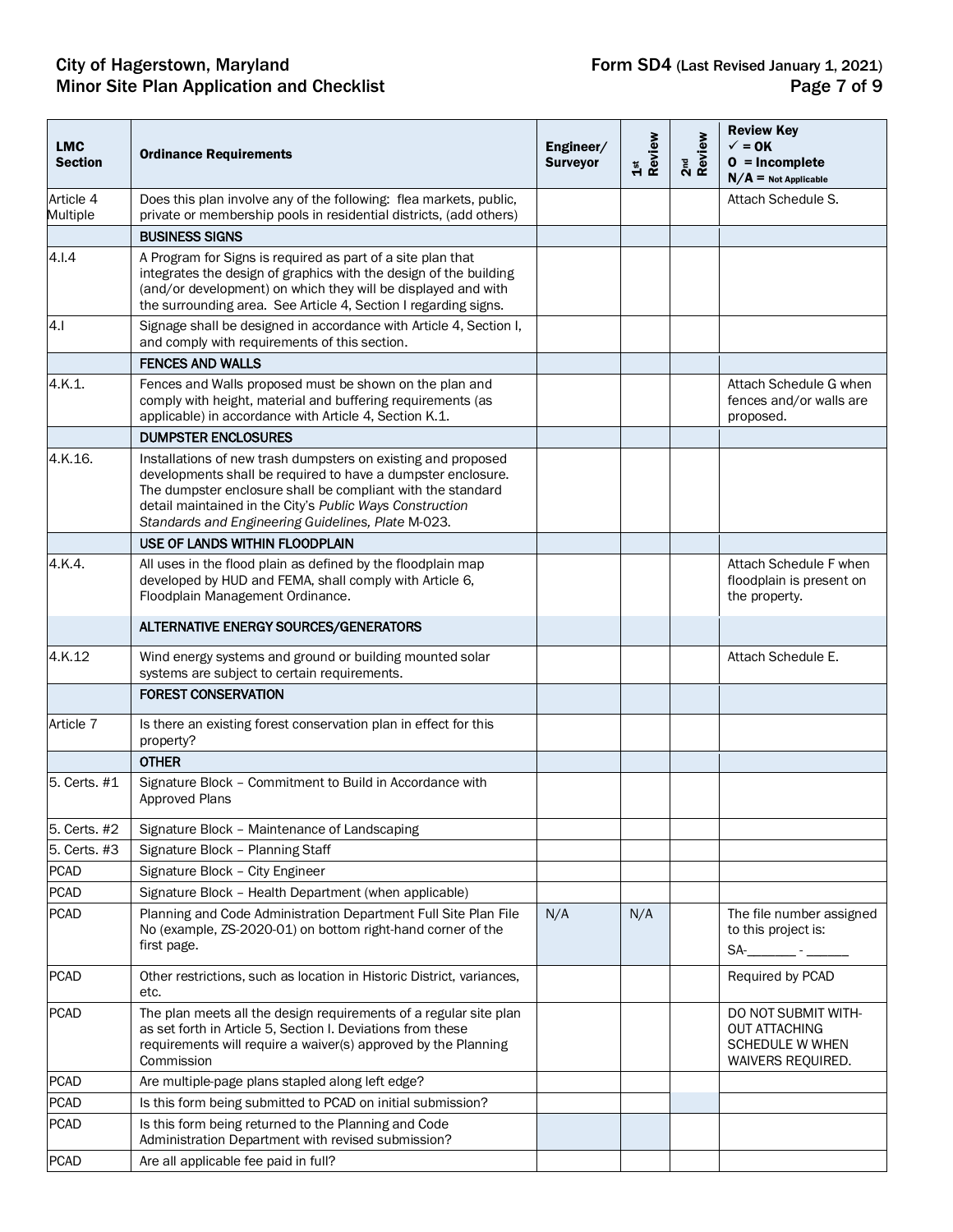Are waivers to the requirements of Article 5 required for any elements of this site plan? YES | NO

If yes, a waiver application (Schedule W) is required to be submitted with this application. This submission will not be accepted without the waiver application when one is required. Do not submit plans with waiver requests without consulting staff first.

Descriptions of requirements in the preceding chart may be edited for brevity. The text of the Land Management Code shall control. For details, please consult the adopted text.

### CHECK ALL SCHEDULES INTENDED TO BE SUBMITTED WITH THIS APPLICATION.

\_\_\_\_ A - Landscaping Plan decrees and all  $\Box$  I – I-MU District Design Standards B – Auto Sales and Rental Facility Design M – Mobile Home Park Design Standards C - Forest Conserv. Plan (& delineation) \_\_\_\_\_ N - Mixed Buildings in CG and CR Districts \_\_\_\_\_ D – Destination Retail Use Design \_\_\_\_\_ P – POM Development Design Standards \_ E – Alternative Energy (Wind and Solar) \_\_\_\_\_ Q – Wireless Communications Facilities<br>\_ F – Floodplain Ordinance Compliance \_\_\_\_\_ S – Miscellaneous Provisions \_\_\_\_ F – Floodplain Ordinance Compliance G – Fences and Walls **Entertainment Use Zoning Regs.** X – Adult Entertainment Use Zoning Regs. \_\_\_\_\_ H – Mixed/Comm in Mixed Use Districts \_\_\_\_\_ W – Application for Article 5 Waivers

Four paper copies delivered to City Hall (see required submission materials at top of page 1). After making the initial submission to City Hall, the engineer or consultant shall deliver two paper copies directly to Washington County Soil Conservation District, one paper copy to Antietam Broadband, and when the project involves residential development, one paper copy to the Washington County Public Schools. The transmittal memo should indicate that these copies were sent under separate cover.

#### Instructions to Engineer/Surveyor for revisions:

This checklist is the format used by the Planning and Code Administration Department to review and comment on your plan. It will be/has been returned to you so you can address the issues raised throughout it. When you have completed the necessary revisions to this plan, submit the following number of copies along with this checklist to the Planning and Code Administration Department.

| Paper sets of complete revised plans for agencies that require paper copies: | 4 copies           |
|------------------------------------------------------------------------------|--------------------|
| Electronic copy of the revised plans:                                        | 1 electronic copy. |

Return the first submission mark-up copy that was returned to you (in most cases) with your revisions. This is necessary so that staff can verify the comments made on the mark up copy have been addressed.

#### **Statements**

I understand that site plan approval by the Hagerstown Planning Commission does not constitute permission to construct. Appropriate permits must be obtained from the City Engineer's Office, the Planning and Code Administration Department and Utilities Department before construction may commence. This statement must be signed before application will be accepted for processing.

I understand that the design of the site plan must conform to the requirements of the City's Land Management Code, unless waivers are granted by the Planning Commission. If waivers from a design standard stated in Article 5, Subdivision and Land Development, are requested, final approval of the plan by the Planning Commission may be required.

I understand that the Planning and Code Administration Department reserves the right to bring this plan before the Planning Commission for final approval even when no waivers are requested or required.

Copies of the final plan approved by the Planning Commission and signed by the Zoning Administrator shall be provided in PDF format.